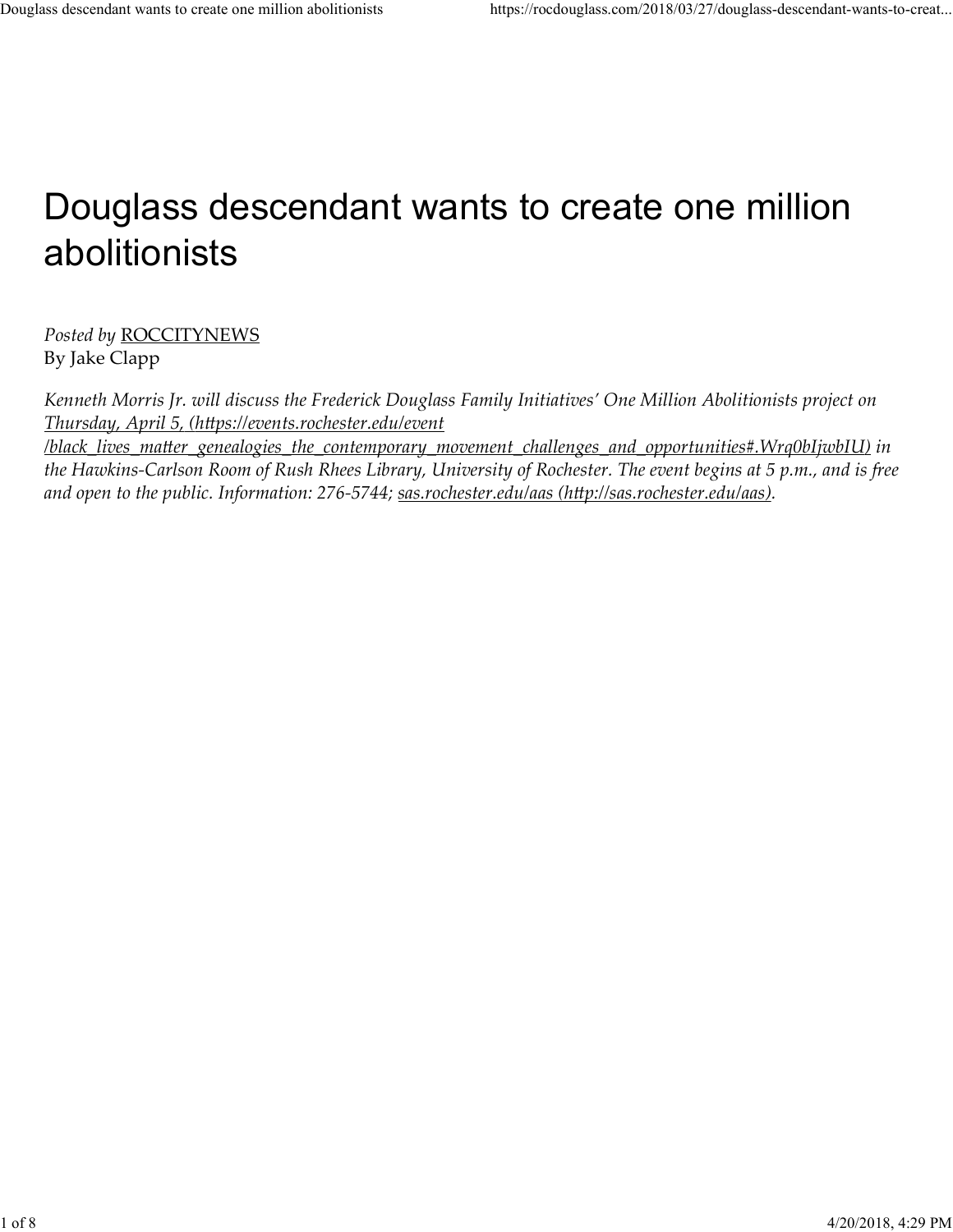

Kenneth Morris Jr., a descendant of Frederick Douglass and Booker T. Washington, will give a presentation at the University of Rochester on his family's legacy and his work combating human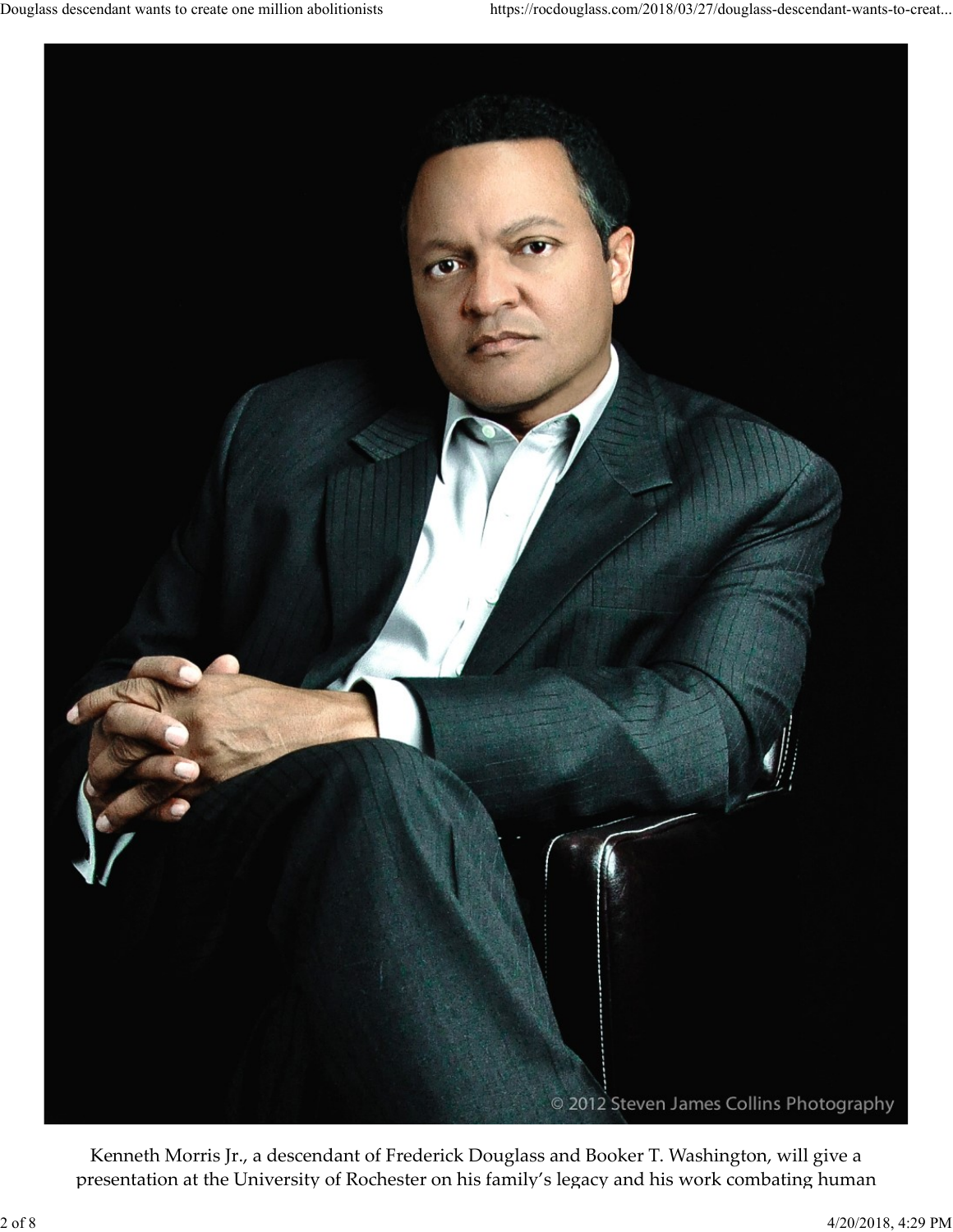Kenneth Morris Jr. carries a powerful legacy. The great-great-great-grandson of Frederick Douglass, the Great Abolitionist, and the great-great-grandson of Booker T. Washington, the Great Educator, Morris is a reminder that history is all around us. Douglass descendant wants to create one million abolitionists<br>
Kenneth Morris Jr. carries a powerful legacy. The great-great-great-grandson of Frederick Douglass, the<br>
Great Abolitionist, and the great-great-grandson of Bo

In his foreword to a special edition (http://www.fd2018.org/narrative) of the "Narrative of the Life of Frederick Douglass," Morris writes about his great-grandmother, Fannie Douglass, telling him of the time when, as a girl, she met "The Man with the Big White Hair." She eventually married that man's grandson, Joseph Douglass. Morris also recounts his Aunt Portia telling stories about her father, Booker T. Washington, and the work he did in Tuskegee, Alabama.

"A few years ago, as I was trying to wrap my mind around the time and distance between the generations, I had a profound thought: hands that touched the great Frederick Douglass and hands that touched the great Booker T. Washington… touched mine," writes Morris. "And so it is, even with all those 'greats,' that I can say, I stand one person away from history."

Morris is the son of Nettie Washington Douglass, the daughter of Frederick Douglass III and Nettie Hancock Washington, combining the family trees of two of America's most important 19th century leaders. Despite that legacy, Morris says he was able to choose his own path, but in 2005, his friend Robert Benz gave him a copy of a National Geographic article (http://ngm.nationalgeographic.com /ngm/0309/feature1/) on modern slavery and human trafficking. And, Morris writes, "The life I had been living all of those years ended abruptly, and I became an abolitionist like Frederick Douglass."

Morris, Benz, and NeĴie Washington Douglass, co-founded the Frederick Douglass Family Initiatives in 2007. The abolitionist organization (http://www.fdfi.org/) is focused on using education to fight human trafficking.

Slavery never disappeared. While every country in the world outlawed the practice, slavery moved to the black market, including here in the US. According to the United Nation's International Labour Organization (http://www.ilo.org/global/topics/forced-labour/lang--en/index.htm), an estimated 24.9 million people globally are in forced labor and 15.4 million are in forced marriage.

Morris will be in Rochester — <u>Douglass's home for 25 years (https://rocdouglass.com/2018/02</u>  $/13$ /douglasss-rochester $/$ ) — on Thursday, April 5, to give a presentation (http://www.sas.rochester.edu /aas/events/2018/04/one-million-abolitionists.html) at the University of Rochester on his family's legacy, the Family Initiatives' work battling modern slavery, and its One Million Abolitionists project. Morris and the FDFI have also been partners in the local Frederick Douglass Bicentennial Commemoration Committee (https://rocdouglass.com/2018/02/08/rochester-organizations-come-together-for-year-ofdouglass/).

After hearing his One Million Abolitionists presentations, Morris hopes "students and attendees walk away thinking about this idea that greatness flows through all of our veins and that we all descend from somebody that made a difference," he said last week in a telephone interview.

One of the Family Initiatives' current projects is <u>One Million Abolitionists (http://www.fd2018.org/)</u>, which hopes to eventually distribute one million copies of a new edition of Douglass's first autobiography — "Narrative of the Life of Frederick Douglass" — to students in honor of the 200th anniversary of the abolitionist's birth. and the FDFI have also been partners in the local Frederick Douglass Bicentennial Commemoration<br>and the FDFI have also been partners in the local Frederick Douglass Bicentennial Commemoration<br>Committee (https://rocdouglass

The FDFI launched the One Million Abolitionists project at the Library of Congress in February 2017. The first printing was 5,000 copies — "and that was really kind of a symbolic number," Morris said, "because that was the first printing of Douglass's 'Narrative' in 1845." Those 5,000 are gone, and the copies in the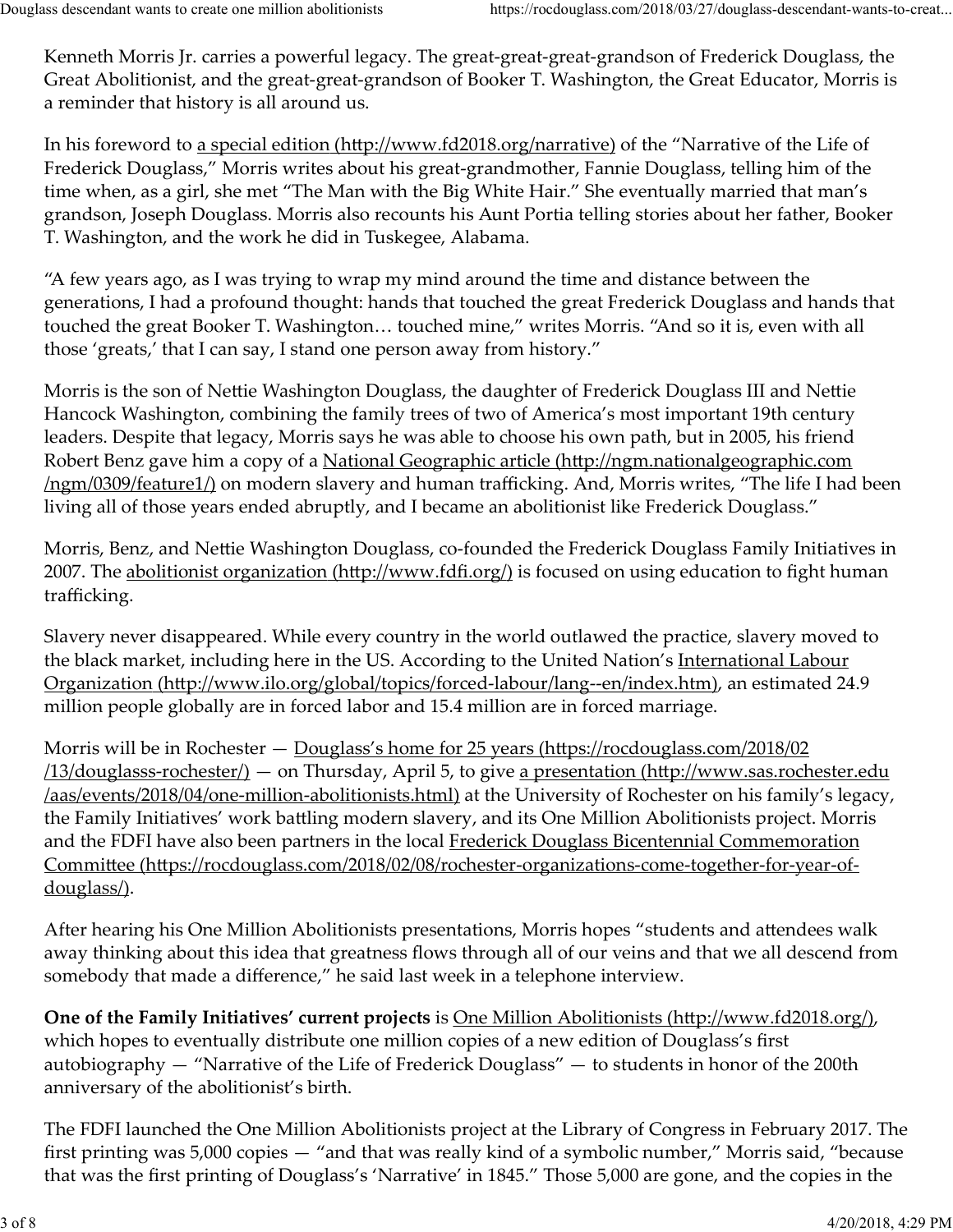second run of 25,000 are already committed and delivered. Morris expects a third run at the end of April, which will bring the total up to 50,000 copies. Douglass descendant wants to create one million abolitionists https://rocdouglass.com/2018/03/27/douglass-descendant-wants-to-creat...<br>second run of 25,000 are already committed and delivered. Morris expects a third run at

The National Park Service is helping with the distribution of the book. And FDFI is working with Urban Ministries (https://urbanministries.com/) out of Chicago, "the largest publisher of faith-based materials to the African-American church community" Morris said, "so they have a network of over 50,000 churches, from storefront churches to large mega-churches. And they're going to be doing a project this summer around their Vacation Bible School, and that'll help us get to a higher number."

"We'll get there slowly but surely," he said, "but I couldn't be more pleased with the support that we've been getting from schools and organizations that serve the population that will benefit from this book."

Morris laughed a little when we asked if one million copies is the literal goal. "Yeah, that's a great question," he said. "It's the goal. Any project that we've produced over the years, or that we put out there into the public, we want to inspire young people to believe that they can be and do anything possible. And so in my heart, in my soul, it is a literal goal, but it was intended to be a number to aspire to. And it sounds a lot better than '100,000 Abolitionists.<sup>'"</sup>

"But," he added, "even if we get 100,000, which I know we will, we're still going to impact the lives of many people."

People have walked up to Morris and told him they remember how old they were when they read the "Narrative," how it inspired them, how it affected their lives. "And so I have firsthand experience knowing that this book can change people's lives," he said.

"I've also had people tell me that they've had it in their library 35, 40, 50 years," he said. "That's one of the reasons that we did a hardcover, because we wanted it to be something that people would cherish and value and hopefully hold on to, or give to somebody else. And for many of the students that we've given it to, it's the first book in what we hope will become a library for them."

But the One Million Abolitionists project doesn't want to "hand the book to a student and just walk away," Morris said. "We know that many of them are coming from different reading levels: some will read the book right away, some may just look at the pictures, some may just read a little bit of it, put it down, and then hopefully come back to it later."

Morris and others in the Family Initiatives want to work with schools and other organizations to help spur discussions about the book's subject matter. So they've developed curricula for students from elementary school through college age.

One Million Abolitionists has been warmly received by educators, Morris said. But that hasn't been the case in the past for books and curricula related to people of color.

In the US, he said, "it's my feeling that the contributions of Native Americans and African-Americans and other people of color have really been erased from the history books. The freedom narratives have been erased."

"I'm speaking mainly from my time in public school," he added, "and I believe that it's gotten better and that stories of people of color and their contributions that have been made to our country are being taught more in the classroom. Morris and others in the Family Initiatives want to work with schools and other organizations to help<br>spur discussions about the book's subject matter. So they've developed curricula for students from<br>elementary school th

"But I really feel like there's a lot more to do. For instance, a book like Booker T. Washington's <u>'Up from</u>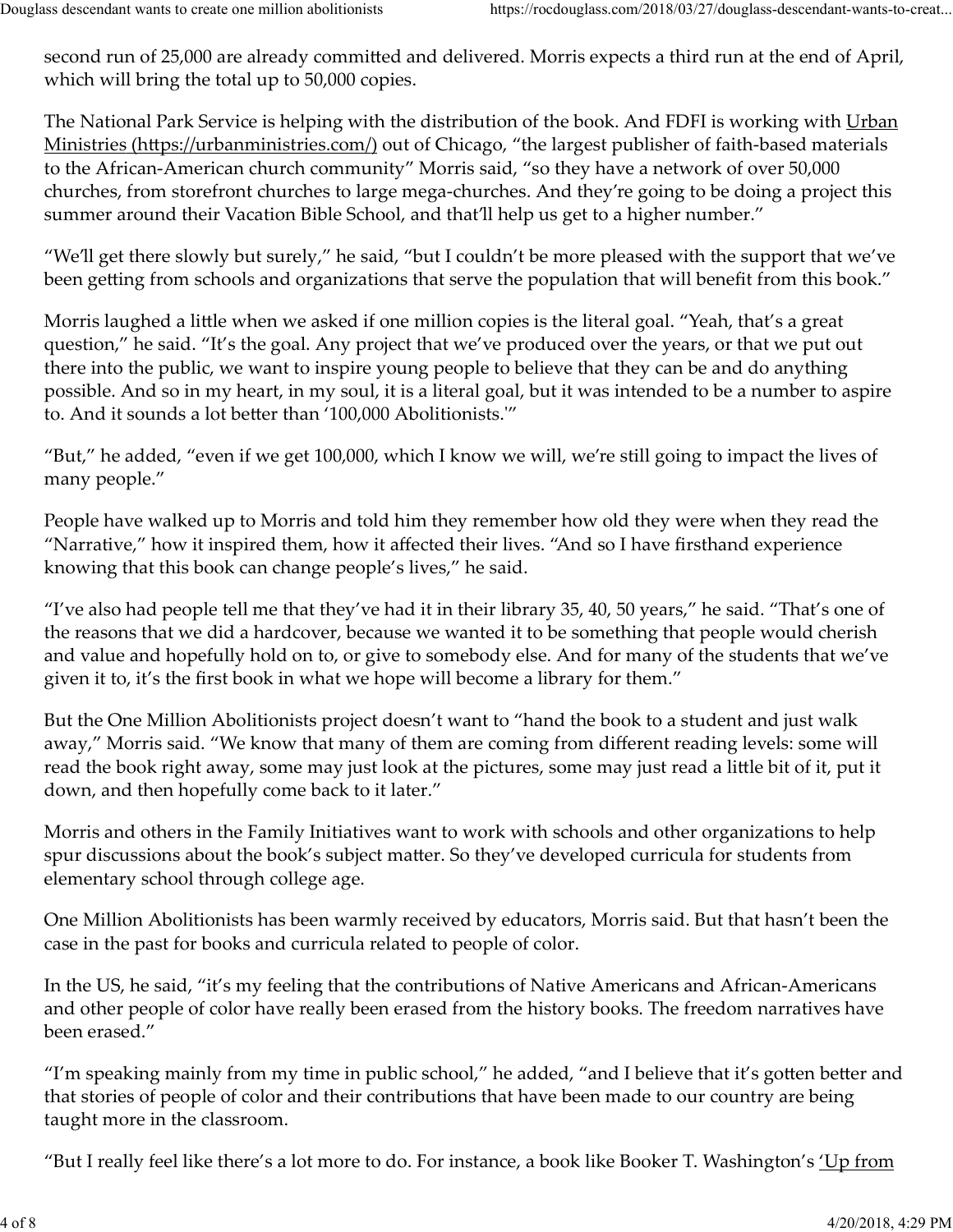Slavery' (http://docsouth.unc.edu/fpn/washington/washing.html) or Douglass's 'Narrative' should be required reading in every classroom around the country. And that's one of the reasons that we did the project, because if it's not going to be required reading, we're going to do our best to get it into the hands of students. There's been progress made around teaching about the true history of our country, but there's still a long way to go." Douglass descendant wants to create one million abolitionists<br>
Slavery' (http://docsouth.unc.edu/fpn/washington/washing.html) or Douglass's 'Narrative' should be<br>
required reading in every classroom around the country. And

In the foreword to the "Narrative," Morris wrote that he had been free to choose his own path, but had found his way back to Douglass and Washington.

"My grandfather, Frederick Douglass III, was Frederick Douglass's great-grandson, and he was a brilliant man," Morris said. "He was a surgeon. He had been commissioned down to Tuskegee in 1941 by the Veterans Administration during World War II. And that's where he and my grandmother, Nettie Hancock Washington, who was Booker T. Washington's granddaughter, met.

"My grandfather always walked around with this weight of expectation on his shoulders, and people expected him to be an iconic leader like his namesake. That pressure became too much for him to carry, and when my grandmother was three months pregnant with my mom, he took his own life. So my mother was born without a father."

Morris said his parents, grandparents, and great-grandmothers didn't want to force anything on him. That left him, as he said, free to find his own path.

"There were good things about that," he said, "and there were also things that weren't so good. The good thing was, I didn't grow up with the pressure. I certainly noticed when my ancestors had bridges named for them, and there were statues, and they were on money and stamps, and everywhere I turned, I could I could see them."

"I did feel a little bit of pressure," he said, "because I was in their shadow, and when people would find out that I was related to both of them, they would ask me, 'What do you do?' That was always the question. 'So you're related to Douglass and Washington. Well, what do you do? And it better be good.' So I always felt that kind of pressure."

And as a kid, when he did tell people about his ancestors, nobody believed him. "I didn't really feel it was a point worth arguing," Morris said. "And so I spent most of my life really, as I say, decisively disengaged from it. I was happy to be a businessman and a husband and a father, and that was it."

That changed in 2005, when he read the National Geographic cover story about human trafficking. "That's when everything changed for me," he said.

Today, his heritage has come with less a pressure: "Because I found the mission on my own, it's much more meaningful than I think it would have been had it been forced on me."

**The FDFI's contemporary abolition work** has faced plenty of obstacles  $-$  in part, Morris said, because of the Trafficking Victims Protection Act, which was passed (https://fightslaverynow.org/why-fightthere-are-27-million-reasons/the-law-and-trafficking/trafficking-victims-protection-act/traffickingvictims-protection-act/) in 2000. matrices and 12005, when he read the National Geographic cover story about human trafficking.<br>
"That's when everything changed for me," he said.<br>
Today, his heritage has come with less a pressure: "Because I found the miss

"It really is the legislation that guides the federal government's response to trafficking, internationally and domestically," Morris said. "We believed from the start of our work that it was flawed, and it's flawed because it only addresses what happens after the victimization occurs."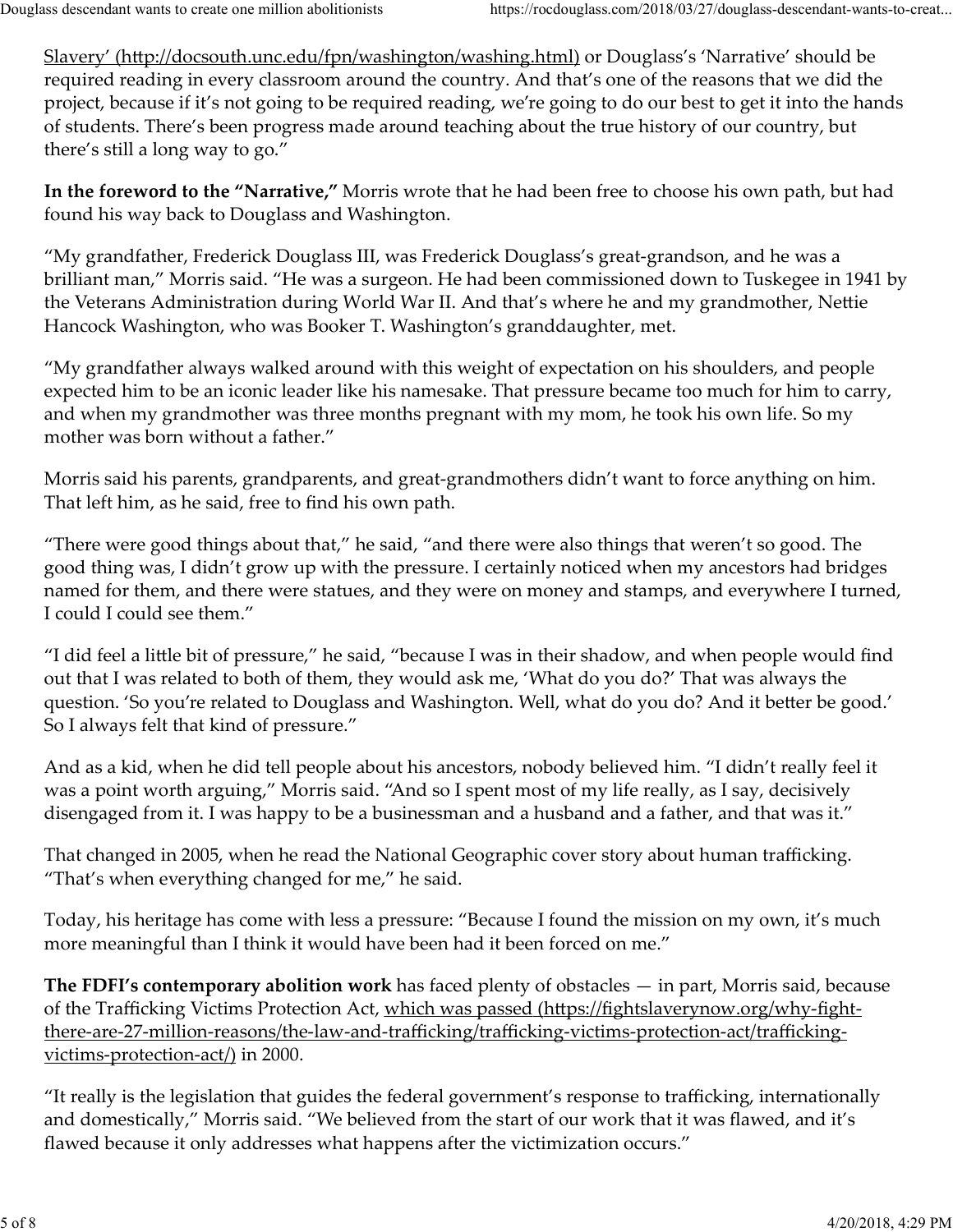At the time FDFI began its work, "99.999 percent of the organizations" involved in anti-trafficking efforts were focused on rescuing, rehabilitating, and restoring victims, "and so that's where all the funding went," Morris said. "There was no money, there was very little effort put forth to preventing the victimization in the first place." Douglass descendant wants to create one million abolitionists<br>
At the time FDFI began its work, "99.999 percent of the organizations" involved in anti-trafficking efforts<br>
were focused on rescuing, rehabilitating, and rest

"From the beginning we were swimming upstream," he said, "because we always wanted to use examples of my ancestors that education truly is the pathway of freedom. As I wrote in my foreword, Frederick Douglass heard his master say to him, when he was 9 years old, that education will unfit him to be a slave. We always believe that we can unfit communities to allow slavery to thrive and exist through education."

"When we talk about education," Morris added, "we're talking about institutionalized knowledge and education in the classroom that's ongoing, not an awareness campaign. Most people that work on antislavery issues, if you say education to them, they immediately think about educating the public on the existence of human trafficking. But we're talking about education in the classroom and the training of educators to be able to recognize incidents of human trafficking or the signs of potential human trafficking and to be able to intervene before a kid drops out of school or before they are victimized."

At one end of a spectrum, "young people are the most vulnerable to being victimized," and education may help them avoid becoming victims, Morris said. And at the other end of the spectrum, "they're the most qualified to really work on issues and become modern-day abolitionists." Education, he said, can empower them "to want to effect change around a global issue that they can see and that they know exists."

"When you can work with young people who will be future leaders in the sense that they may become politicians or business owners or start their own nonprofits, they're not going to have to be convinced that this exists," Morris said. "They already know that exist. As Frederick Douglass would say, 'It's easier to build strong children than to repair broken men.ʹ"

**The FDFI has started a collaboration** with American University's **Antiracist Research and Policy Center** (https://www.american.edu/centers/antiracism/) and Ibram X. Kendi, who wrote "Stamped from the Beginning." "He is really <u>one of the leading voices (https://www.rochestercitynewspaper.com/rochester</u> /replacing-racist-policies/Content?oid=4838575) around talking about racism and racist ideology," Morris said, "and we asked him to write a blurb in the ['Narrative']."

In working with Kendi, they started talking about partnering around Frederick Douglass's bicentennial, and so Robert Benz, one of FDFI's co-founders, has led a project with American University to develop FD200 (https://www.american.edu/centers/antiracism/fd200.cfm).

"Starting June 19, or Juneteenth, through October, we're going to be announcing two people every day that embody the spirit and the activism of Frederick Douglass," Morris said. "And those people will be feminists, they'll be activists, they'll be celebrities, sports stars — those people that we feel will be deserving of a recognition that carries the name of Frederick Douglass." In working with Kendi, they started talking about partnering around Frederick Douglass's bicentennial,<br>and so Robert Benz, one of FDFI's co-founders, has led a project with American University to develop<br>FD200 (https://ww

"There will be more to come on that as we get closer to the actual announcement," he said, "but we've been taking nominations on the American University website for those 200 people.

In our interview with Morris, we asked him how he feels the US has preserved Douglass's legacy.

"Well, let me start with the positive," he said. "The positive is that during the bicentennial, and particularly the month of February and the actual bicentennial week, I was very excited to see how much